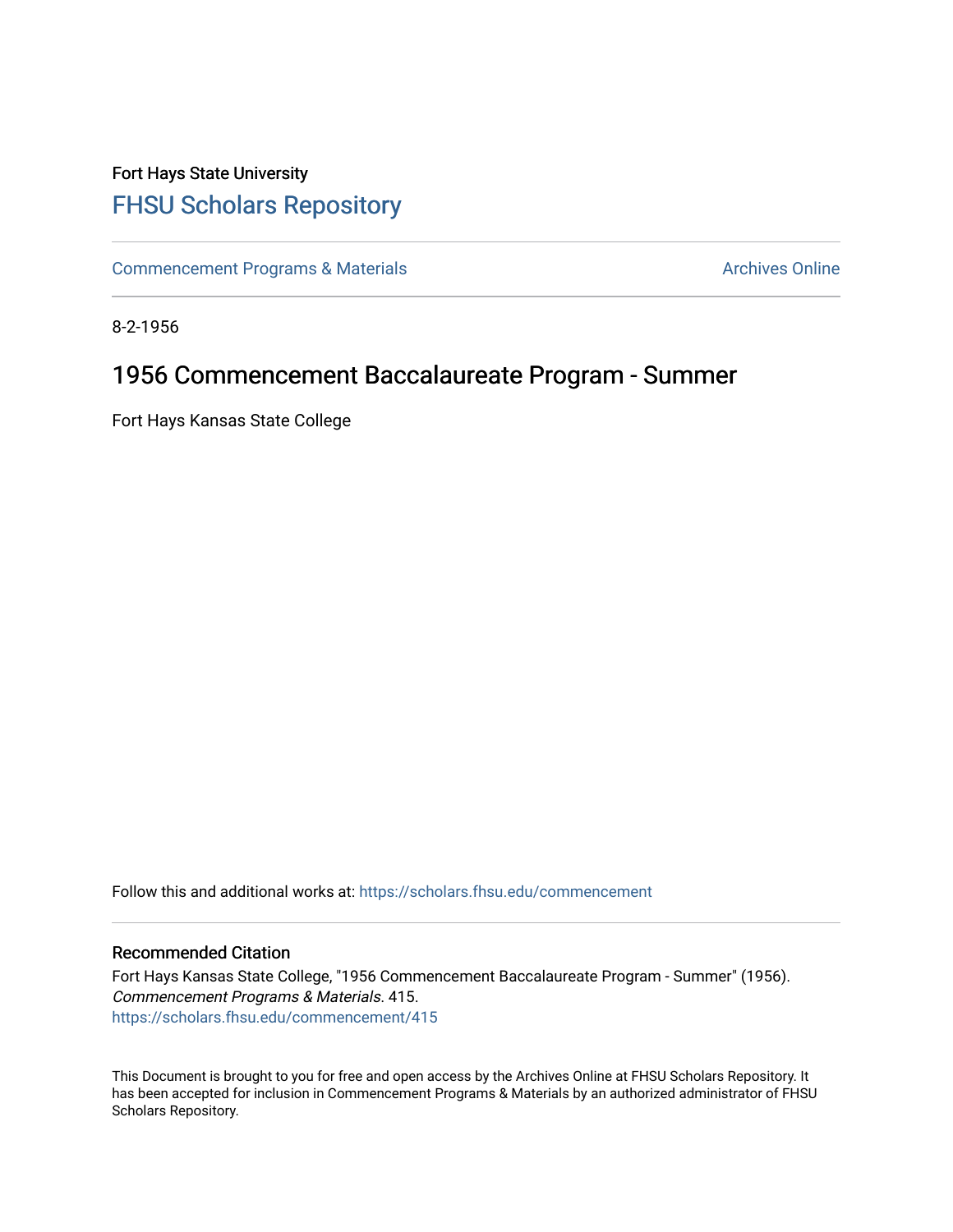## FORT HAYS KANSAS STATE COLLEGE Hays, Kansas

*I* 

# **Baccalaureate Service**

JULY THE TWENTY-NINTH, NINETEEN HUNDRED FIFTY-SIX EIGHT O'CLOCK IN THE EVENING SHERIDAN COLISEUM

#### \* \* \* \* \* \* \* \* \*

| PROCESSIONAL: "March" from Tannhauser<br>- Wagner<br>William Wilkins, Music Faculty                                               |
|-----------------------------------------------------------------------------------------------------------------------------------|
| <b>INVOCATION</b><br>- Walter Nyberg<br>Director, Wesley Foundation                                                               |
| SCRIPTURE READING AND PRAYER -<br>- C. Keith Sigler<br>Pastor, Christian Church                                                   |
| FOR THIS GOOD COMPANY<br>- Jean Berger                                                                                            |
| LORD THOU HAST BEEN OUR<br>DWELLING PLACE - - - -<br>- Sven Lekberg<br>Chorale Ensemble<br>Conductor, Donald Stout, Music Faculty |
| SERMON:<br>- Paul K. Abel<br>"The Putty Calf"<br>Pastor, St. Michael's Episcopal Church                                           |
| O GOD, OUR HELP IN AGES PAST (St. Anne) - - W. Croft<br>Audience                                                                  |
| <b>BENEDICTION</b><br>- Walter Nyberg                                                                                             |
| RECESSIONAL: "March" from Tannhauser<br>- Wagner                                                                                  |

• • \* \* \* \* • \* \* •

The audience will stand for the processional and the invocation.

The audience will stand for the benediction and remain standing throughout the recessional.